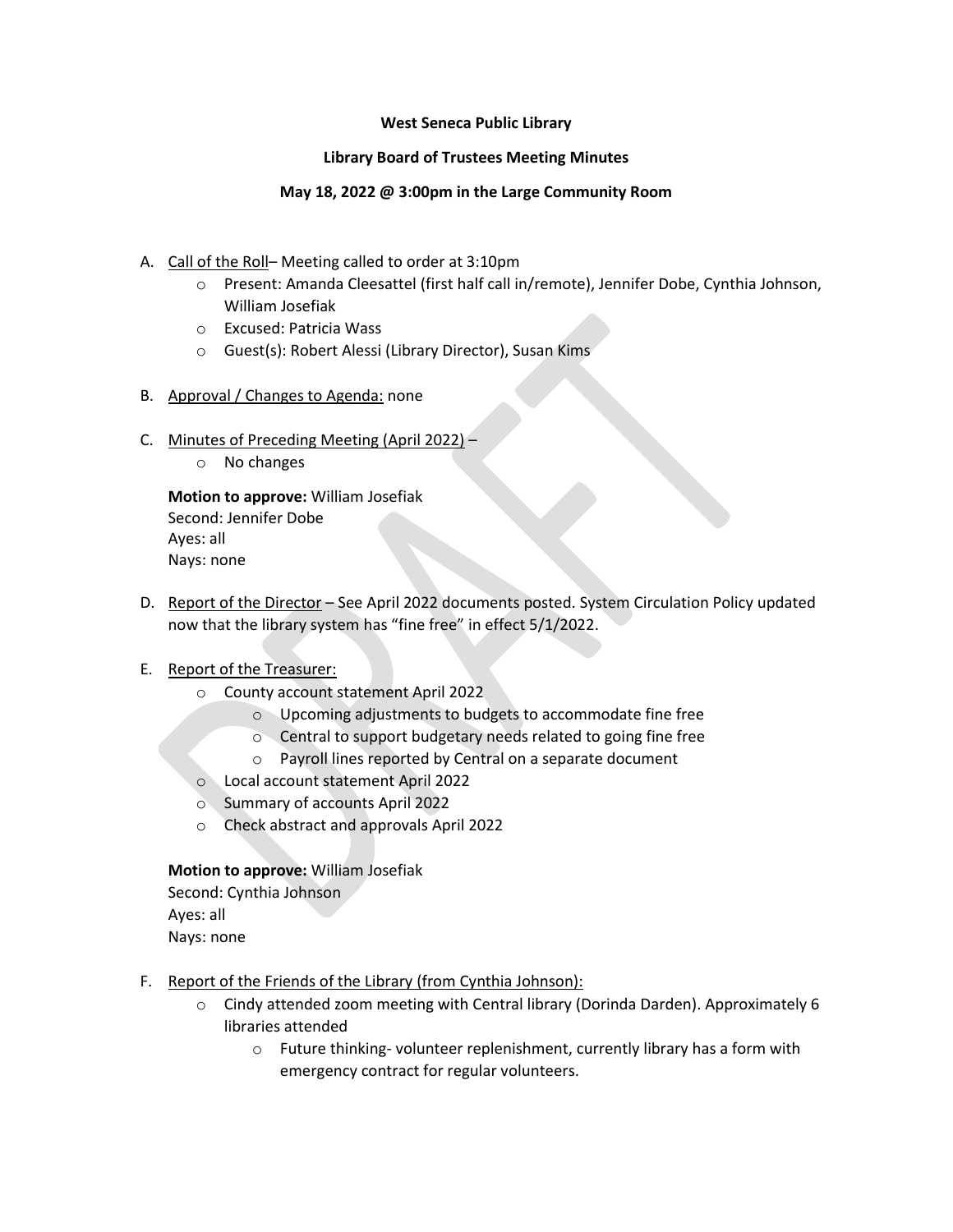- o W. Seneca library partners with community agencies for volunteers (Aspire, SASI) as well as schools
- o Most library friends collect dues and in exchange early access to book sale is granted or a free book at book sale
- o Another meeting in the works
- o Amanda to look into hearing impaired resources/workshops currently available in the community
- G. Report of the President:
	- $\circ$  ACT meeting held May 7<sup>th</sup> 2022 and went well
		- i. New Director to continue individual library visits
	- o Next ACT meeting in the fall
- H. Old Business: Kelly Clifford removed from M&T account privileges and keeping the current 3 member privileges completed.
- I. New Business:
	- $\circ$  Literature rack, to be purchased from Central funds (Year end appeal) and expand space/availability of literature.
	- o Charging station arrived and setup
	- o Exploring blood drive for summer
		- o WS Chamber has worked with Connect Life, currently vetting Red Cross
		- o Seek confirmation from current insurance coverage before moving forward (Rob)
	- o Rules of conduct policy review
		- o Change: removal from property for breach of conduct.
			- Staff are first line of defense for removal and patron may be welcome next day depending on issue with conduct
			- **Escalations to appropriate authorities**
		- o Town looking to expand opportunities for town youth (Susan Kims to help coordinate/communicate between library and town)
		- o Posted around various places within the library (study room has additional rules)
	- $\circ$  Open meeting policy, standard relating that the board meetings are open to the public and WS draft approved is the policy from central library
		- o Only change (from central) board is that the board is not required to respond per WS; central states board will not respond. WS feels this alleviates concerns that can be efficiently addressed at the time as appropriate.

#### **Motion to approve (purchase of rack & open meeting policy):** Jennifer Dobe

Second: William Josefiak Ayes: all Nays: none